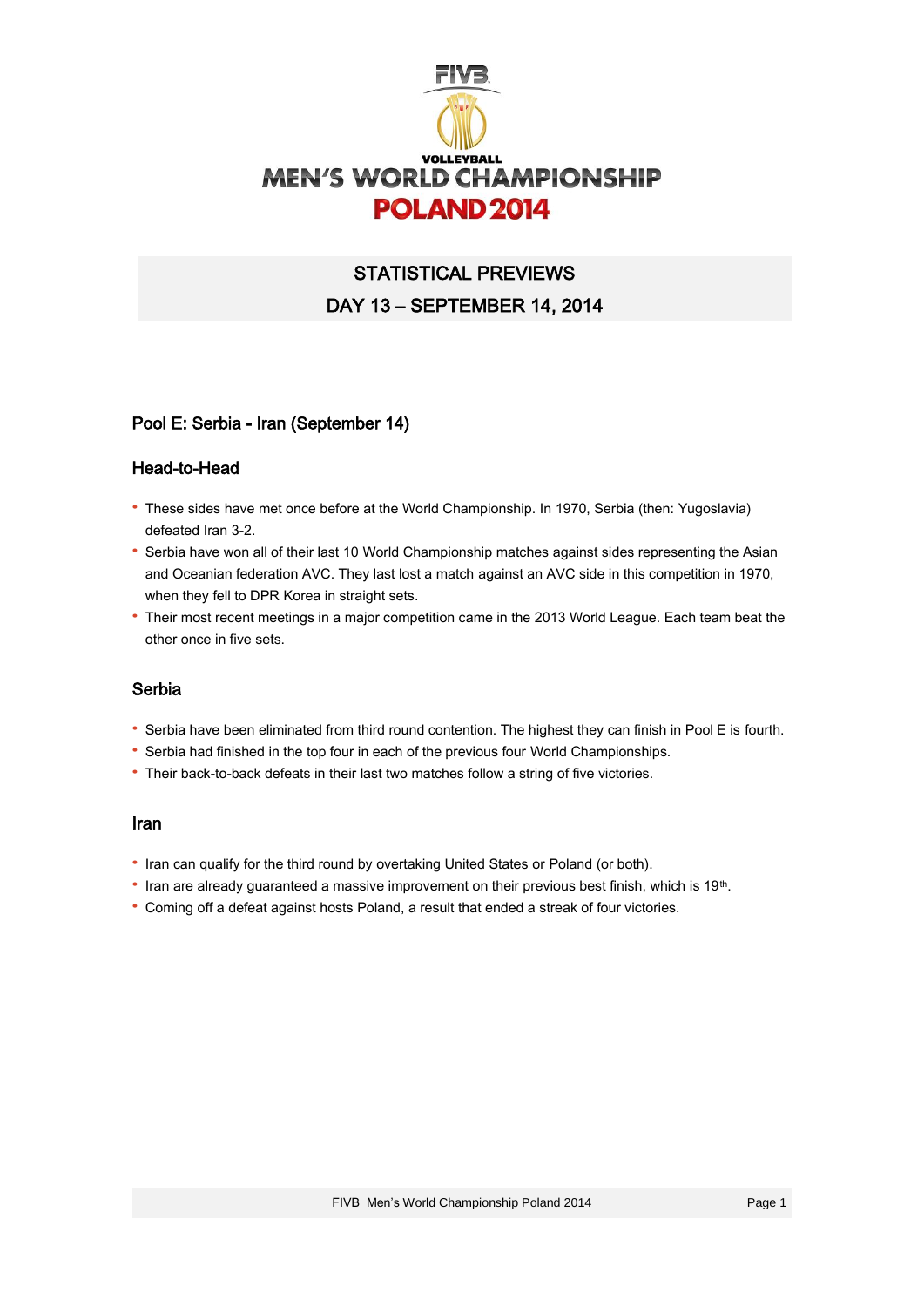

# Pool E: Argentina - United States (September 14)

## Head-to-Head

- · These teams have met on six previous occasions at the World Championship. USA have won five of the previous six, including their most recent meeting in the competition. In the first round in 2010, the US prevailed 3-1.
- · Argentina's only victory over United States in this competition dates back to 1990, when the South Americans won 3-0 in the group stage.
- · USA have won 14 of their 17 encounters with Argentina in major competitions.

# Argentina

- · Argentina cannot finish higher than fifth in Pool E.
- · At best, they can match their finish from 2010, which was ninth place.
- · Their victory over Italy on Saturday ended a three match losing streak.

# United States

- · United States will be certain of a third round berth with a victory by 3-0 or 3-1.
- · United States are in search of their second World Championship title. They won it all in 1986.
- · USA have won their last four matches in this tournament.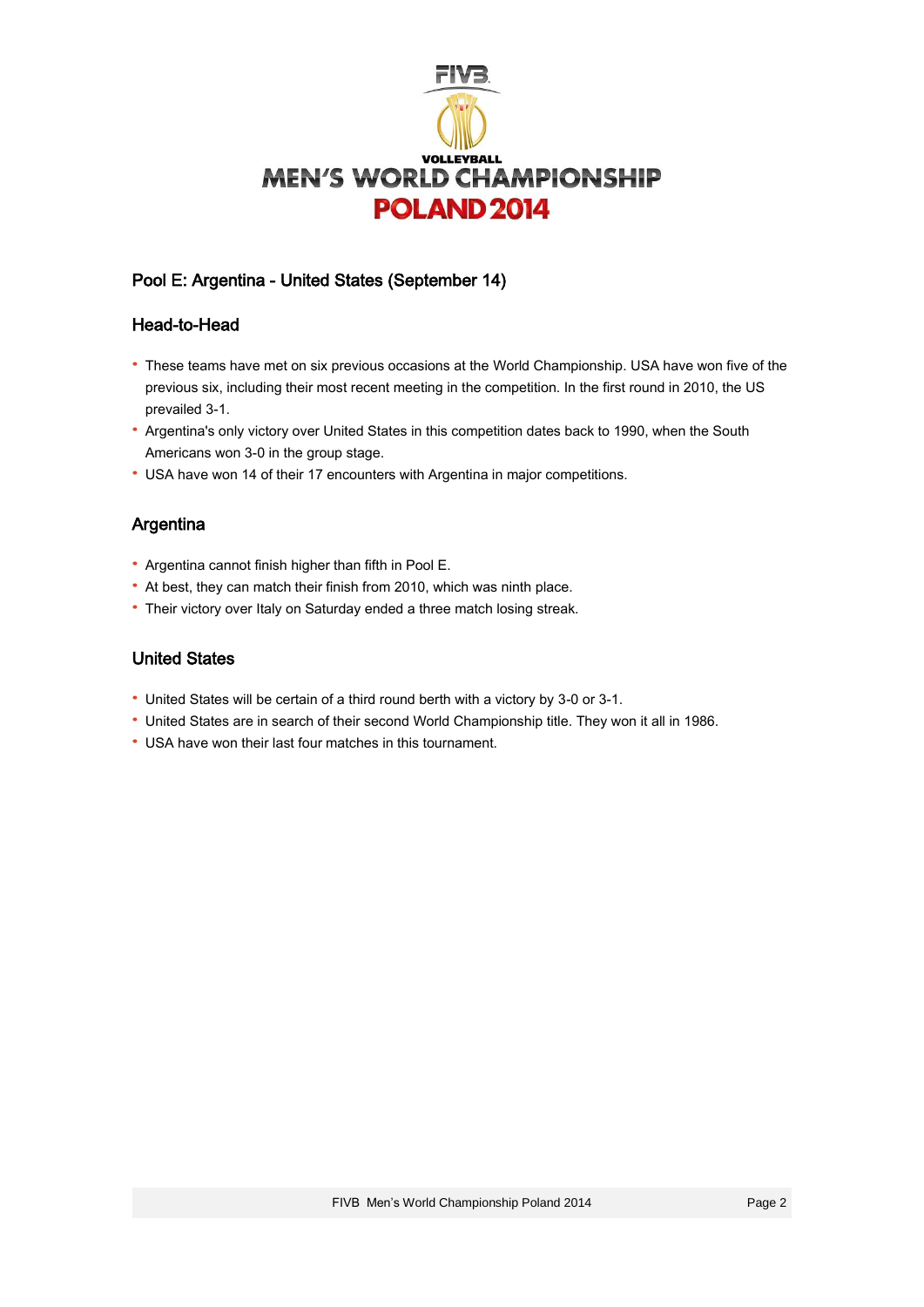

# Pool E: Poland - France (September 14)

## Head-to-Head

- · Poland have defeated France in each of their previous three matches at the World Championship. Poland won all of those three matches in straight sets.
- · All of the three matches above took place between 1949 and 1960.
- · Their three meetings in 2013, in the World League (twice) and at the European Championship, were all won by France.

# Poland

- · Poland will reach the third round unless they lose to France by 3-0 or 3-1 and Iran beat Serbia by 3-0 or 3- 1 and United States win.
- · Poland have won seven of their eight matches in this tournament and have only lost to United States.
- · Poland are looking for their second World Championship title. They won the trophy in 1974.

## France

- · France have already qualified for the third round and are certain to finish in the top six. Including this tournament, they will have finished in the top six in three of the last four World Championships.
- · France's best finish in the competition is third place in 2002.
- · France have won their last five matches. This is their longest winning streak in the competition since 1970 (also five).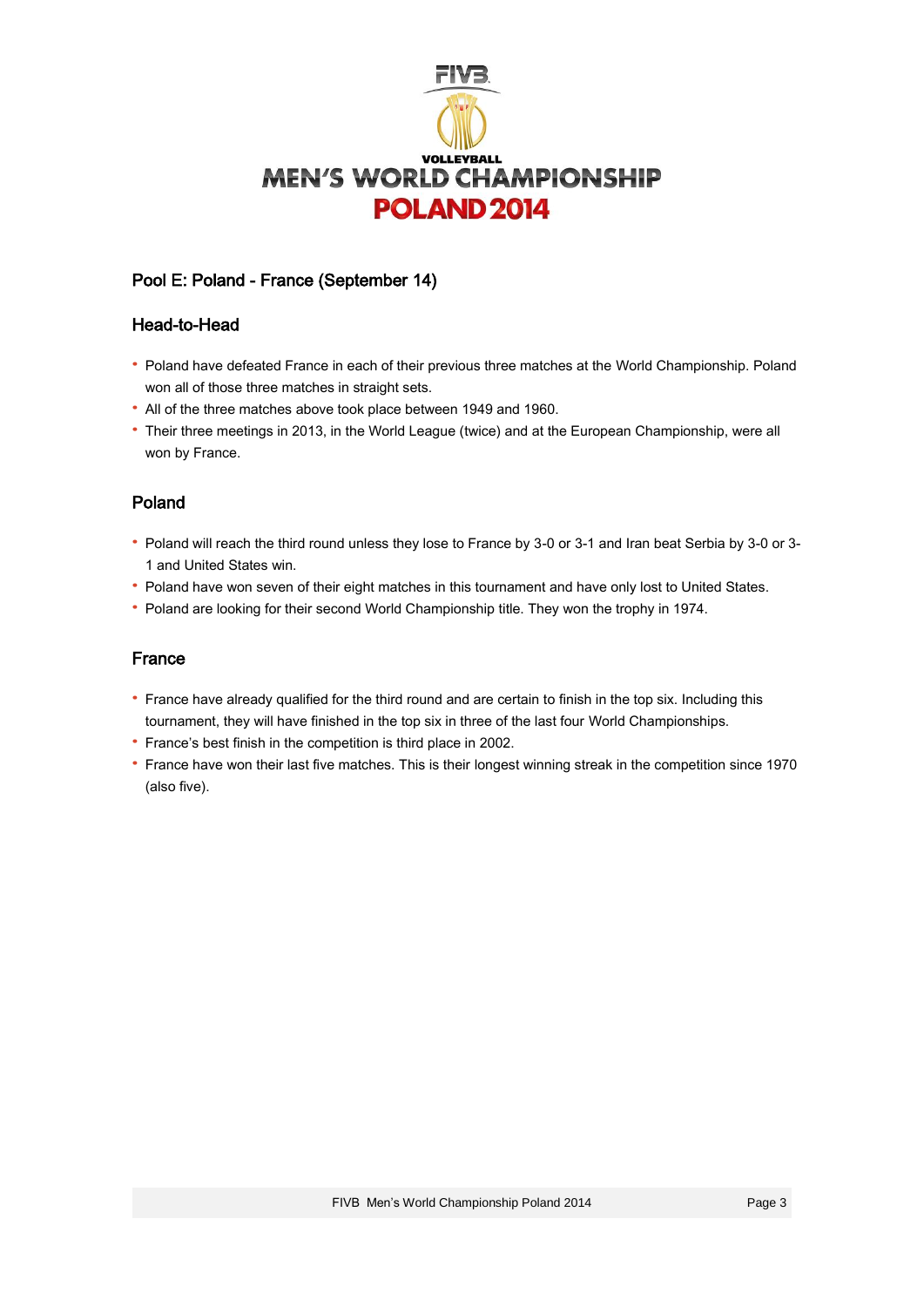

# Pool E: Australia - Italy (September 14)

#### Head-to-Head

- · They have met once before at the World Championship. In 1982, Italy recorded a fairly lopsided victory over Australia (15-1, 15-1,15-8).
- · Italy have won all of their nine encounters with Australia in major competitions and on seven occasions, Australia failed to win a single set.
- · They met in the World League earlier this year. On 18 July, Italy coasted to a 3-0 victory in the Final Round before a home crowd in Florence.

## Australia

- · Australia have lost six of their last seven, including each of their Pool E matches.
- · Whatever happens, Australia are guaranteed their best finish in the competition. They had never finished higher than 17<sup>th</sup> coming in.
- · Their two victories in this tournament are also already a team record at a single World Championships.

## Italy

- · Italy have lost their last five matches, which is their longest losing streak at the World Championship when they also lost five.
- · The last time Italy lost more than five matches in a row in this competition was from 1966 to 1970 when they were defeated in nine straight.
- · Unlike at the previous six World Championships, Italy can no longer finish in the top six. The 1986 World Championship was the last in which Italy finished lower than sixth  $(11<sup>th</sup>)$ .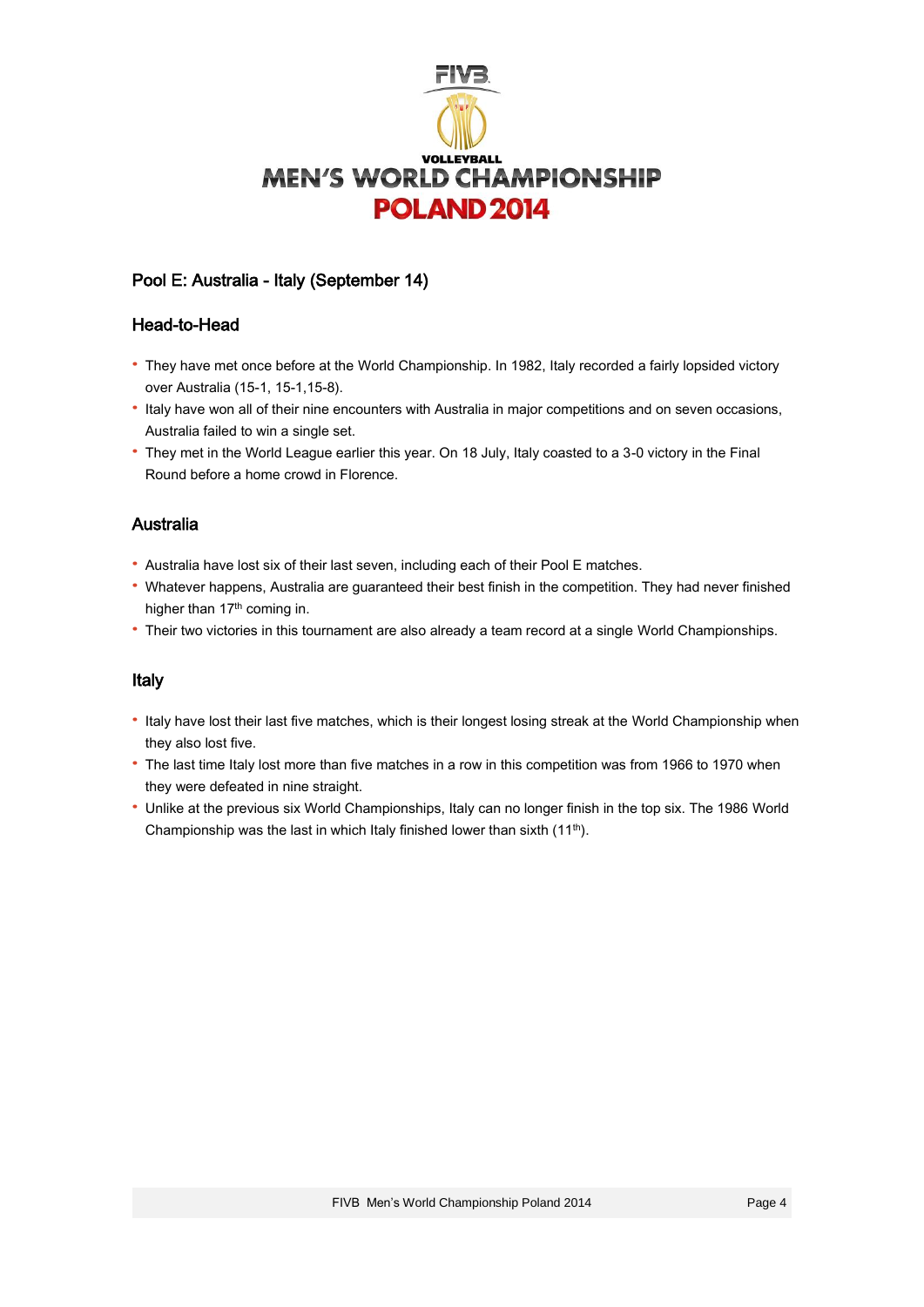

# Pool F: Brazil - Russia (September 14)

#### Head-to-Head

- · These teams have met on nine previous occasions at the World Championship. Brazil has won the last two meetings, each of which came after the dissolution of the Soviet Union.
- · The first seven meetings were won by the Soviet Union, which later continued as Russia.
- · This is a sequel to two gold medal matches in the competition. In 1982, Soviet Union beat Brazil 3-0 and in 2002 Brazil beat Russia 3-2. The latter match is their most recent meeting at the World Championship.
- · These teams also met in the final of the 2012 London Olympic Games. Russia won that match 3-2.

#### Brazil

- · Brazil have won their last 12 matches at the World Championship, including all eight in this tournament.
- · Brazil are guaranteed a place in the third round and therefore a top six finish. Brazil have finished in the top six in each of the last nine World Championships.
- · Brazil are bidding to become the first team to win this competition four times in a row.

#### Russia

- · Russia have won their last 11 matches at the World Championship.
- · This is their longest winning streak since triumphing 29 times in a row from 1974 to 1986. They achieved this as the Soviet Union.
- · Russia and Brazil are the only remaining unbeaten teams in this tournament.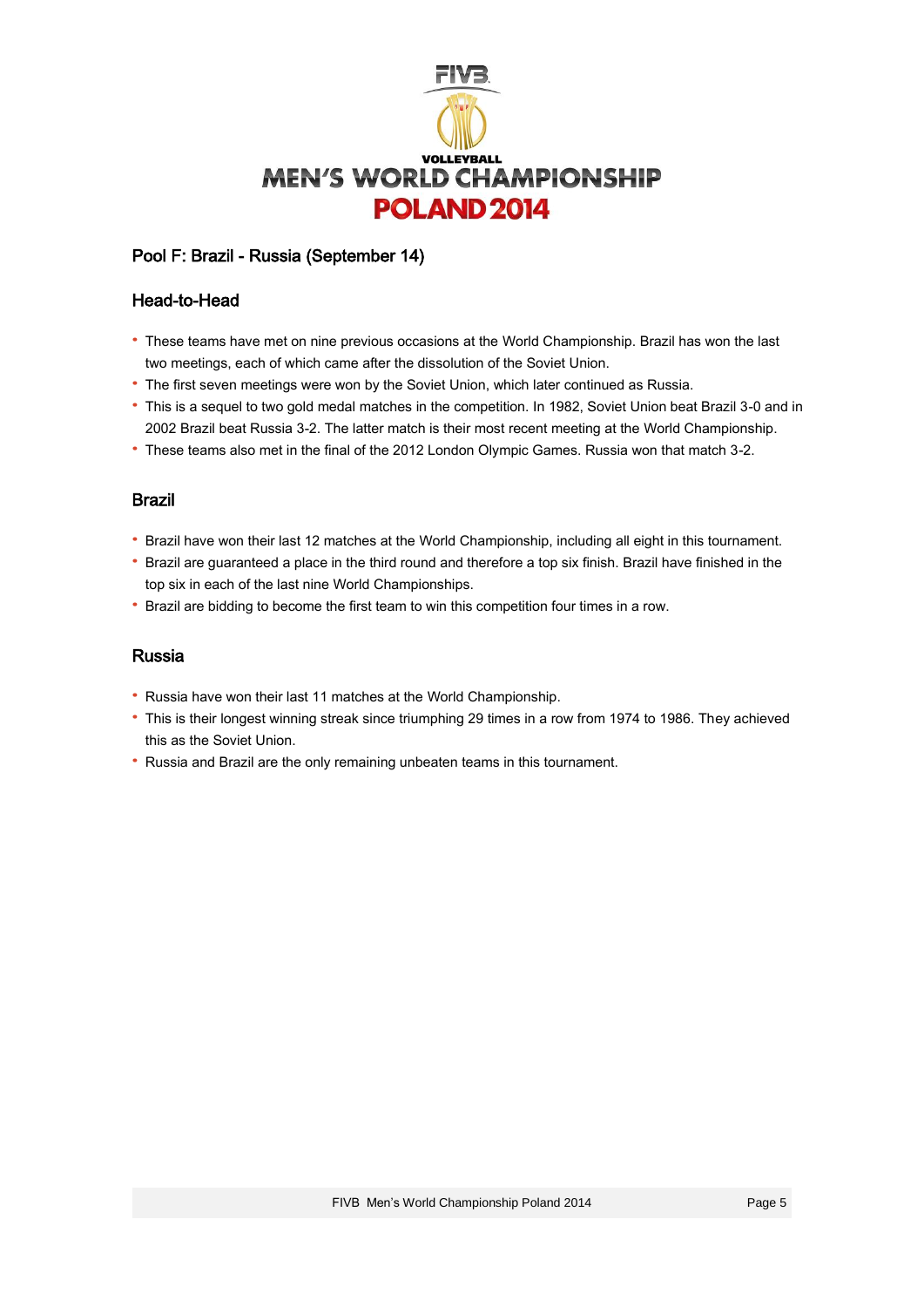

# Pool F: Finland - Bulgaria (September 14)

#### Head-to-Head

- · The two previous World Championship meetings between these teams were won in straight sets by Bulgaria. They took place in 1952 and 1966.
- · Bulgaria have won nine of their 12 meetings in major competitions.
- · Their last meeting at a major competition came at the 2009 European Championship. Bulgaria won in straight sets.

# Finland

- · Finland's defeat against China was their third in succession in this competition.
- · Finland can no longer reach the third round and the match against Bulgaria will be their last in this tournament.
- Finland's best final classification at the World Championship is 11<sup>th</sup> place in 1952.

## Bulgaria

- · Bulgaria have lost their last four matches in this tournament.
- · This is their longest losing streak in the competition since 2002, when they also dropped four in a row.
- · Bulgaria are guaranteed to finish outside the top eight and cannot improve on their seventh place finish from years ago.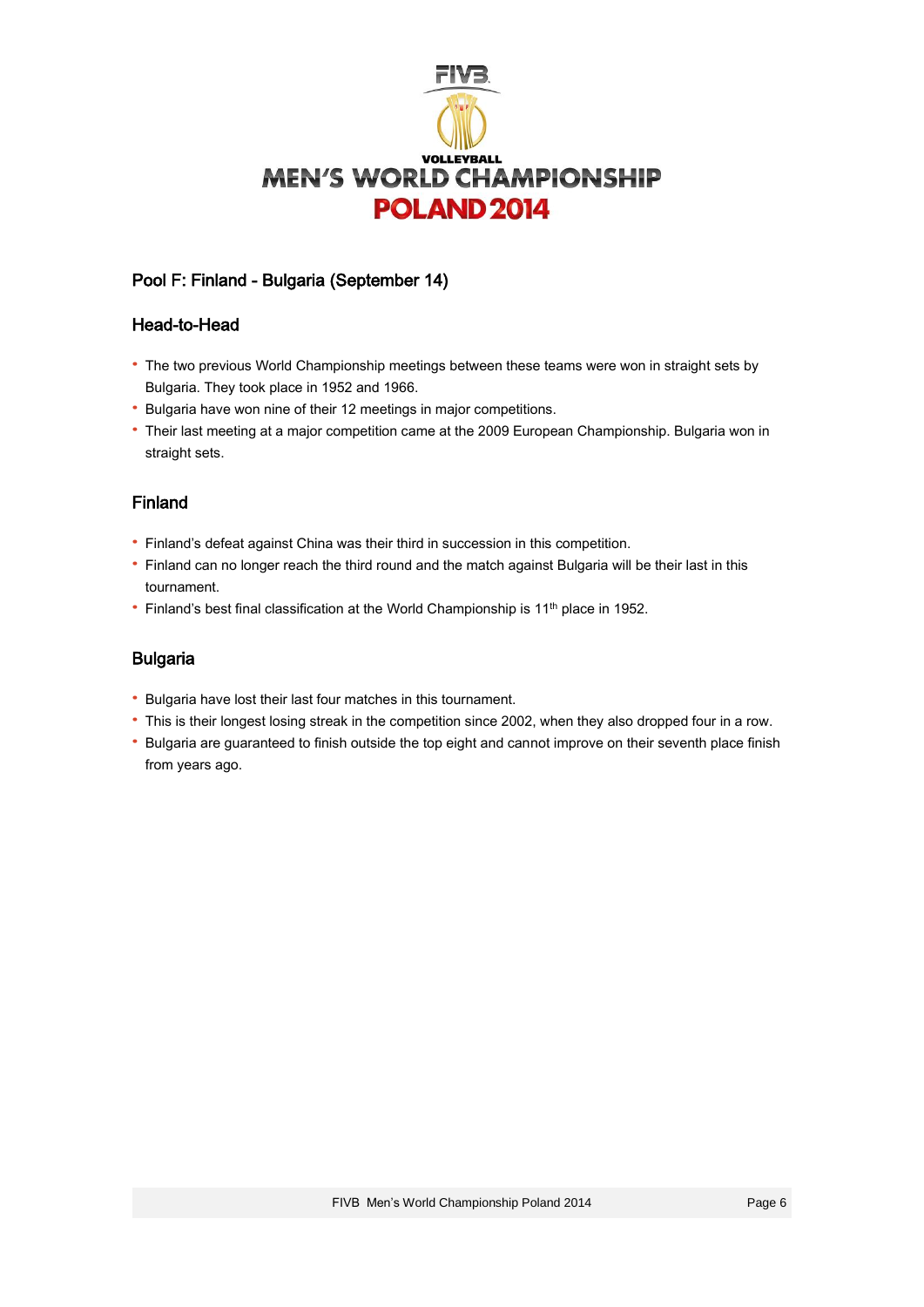

# Pool F: Germany - Canada (September 14)

## Head-to-Head

- · These teams have met four times at the World Championship, with both teams winning twice.
- · Germany (as East Germany) won their first encounter which was followed by two victories from Canada over East Germany.
- · Their last World Championship meeting, four years ago, ended in a 3-0 victory for (unified) Germany.
- · These teams also met in four different encounters in the 1992 World League. Canada won all four.

# **Germany**

- · Germany can secure their best ever finish as unified Germany. As such, they have never finished higher than eighth.
- · To reach the third round and at least a sixth place finish, Germany must avoid a 3-0 or 3-1 defeat against Canada.
- · Germany lost their opening match of this tournament, then won six in a row and are now coming off a defeat against Russia.

## Canada

- · Canada started this tournament with a defeat before reeling off six straight victories. That winning streak was halted by Brazil in straight sets.
- · Canada's best finish in the competition is ninth place in 1994.
- · Canada must beat Germany by 3-0 or 3-1 in their final Pool F match to reach the third round.